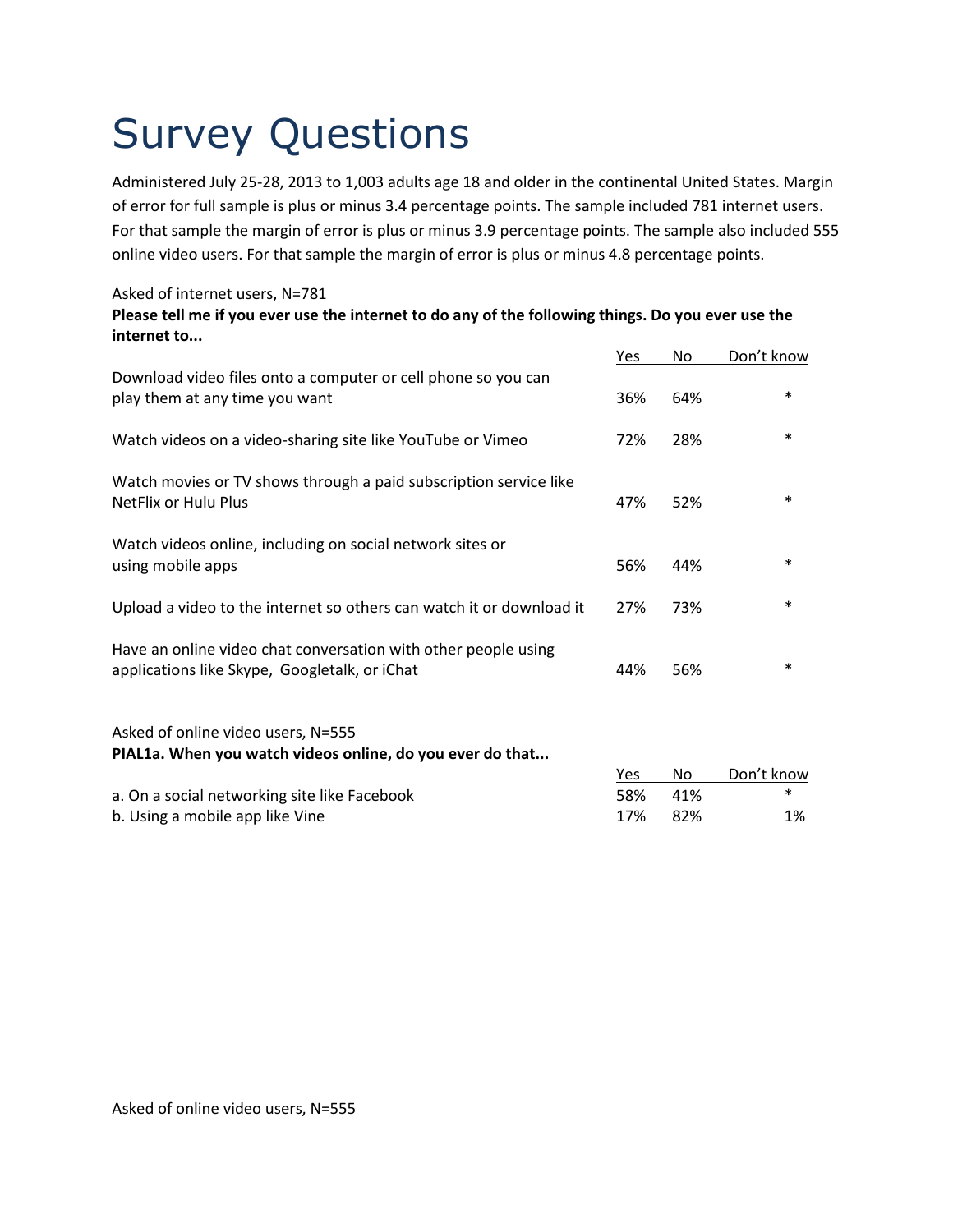**VID01a. We'd like to know what kinds of videos you watch online or download. Do you ever watch or download...**

|                                                                | Yes | No  | Don't know |
|----------------------------------------------------------------|-----|-----|------------|
| a. News videos                                                 | 57% | 42% | $\ast$     |
| b. Comedy or humorous videos                                   | 74% | 26% | $\ast$     |
| c. Music videos                                                | 64% | 36% | $\ast$     |
| d. Sports videos                                               | 35% | 65% | $\ast$     |
| e. Commercials or advertisements                               | 20% | 80% | $\ast$     |
| f. Political videos                                            | 35% | 65% | $\ast$     |
| g. Animation or cartoons                                       | 36% | 64% | $\ast$     |
| h. Educational videos                                          | 64% | 35% | $\ast$     |
| i. 'How to' videos that demonstrate how you can make something |     |     |            |
| or complete a task                                             | 72% | 27% | 1%         |

#### Asked of internet users, N=781

**PIAL2. Do you ever POST VIDEOS online that you, yourself, have taken or created to any kind of website?**

| Yes | 18% |
|-----|-----|
| Nο  | 82% |

#### Asked of video posters, N=110

**PIAL3a. We'd like to know what kinds of videos you, yourself, record and post online. Do you ever record and post online...**

|                                                                       | Yes | No. | Don't know |
|-----------------------------------------------------------------------|-----|-----|------------|
| a. Videos of friends and family doing everyday things                 | 58% | 41% | 1%         |
| b. Videos of an event you attended, like a concert or sporting event  | 54% | 45% | 1%         |
| c. Videos of yourself or others doing funny things                    | 56% | 43% | 1%         |
| d. Videos of pets or animals                                          | 45% | 54% | 1%         |
| e. Videos that you've intentionally staged, scripted or choreographed | 23% | 76% | 1%         |
| f. An educational or tutorial video that shows people how to          |     |     |            |
| do something                                                          | 30% | 68% | $1\%$      |
| g. A video that mixes content and material in a creative way          | 40% | 59% | 1%         |

#### Asked of video posters or uploaders, N=207 **PIAL4a. When you post or share videos online, do you ever do that...**

Yes No Don't know a. On a social networking site like Facebook 1992 11% 29% and  $\ast$ b. Using a mobile app like Vine 23% 76% \*

Asked of video posters or uploaders, N=207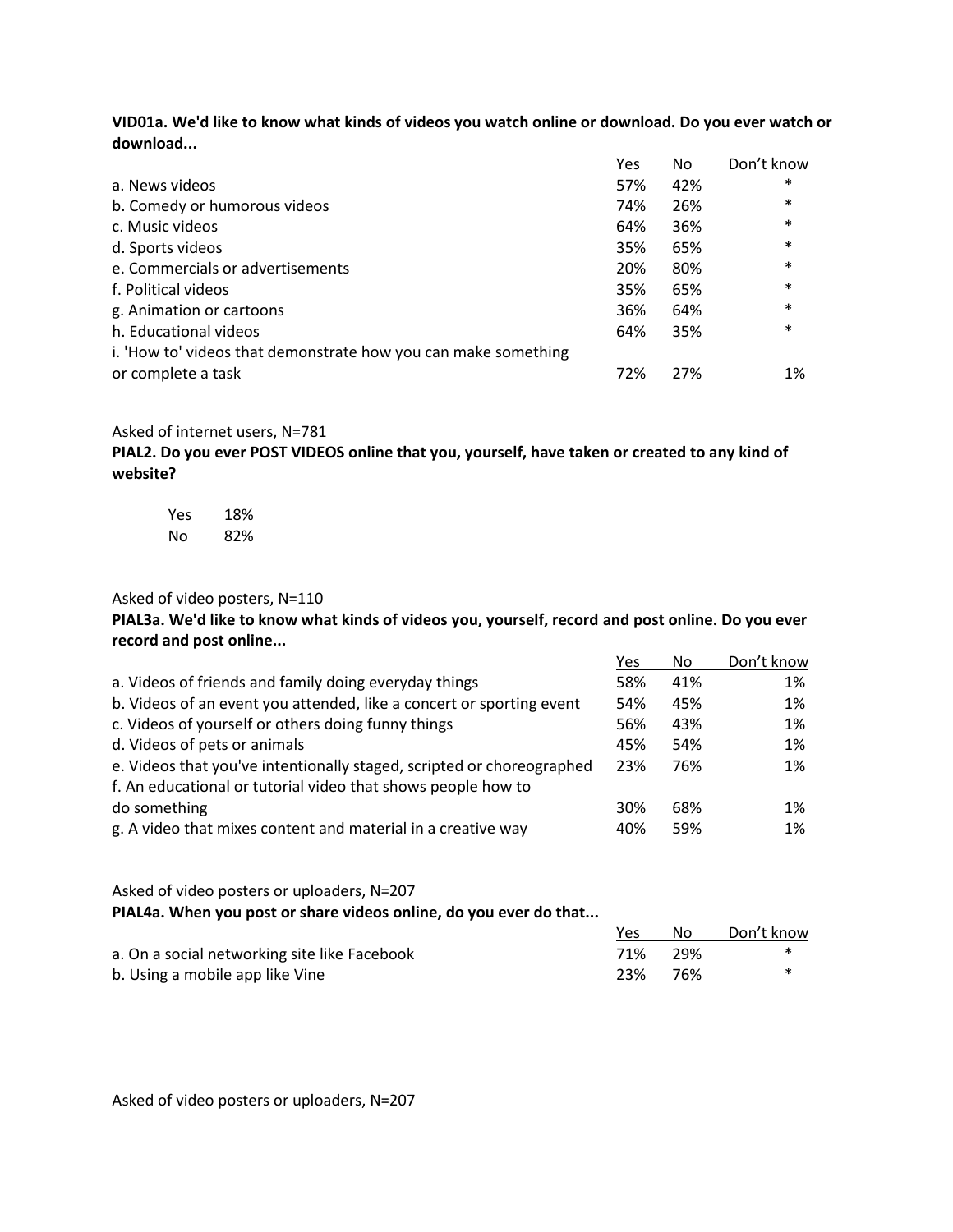**PIAL5. Have you ever posted or shared a video online that you later regretted sharing?**

| Yes | 5%  |
|-----|-----|
| No  | 95% |

Asked of video posters or uploaders, N=207

**PIAL6. Have you ever posted a video online with the hope of having it shared or viewed widely?**

| Yes | 35% |
|-----|-----|
| No  | 65% |

Asked of cell phone owners, N=903

**CELL1a. Next, please tell me if you ever use your CELL PHONE to do any of the following things. Do you ever use your cell phone to…**

|                                | Yes | No   | Don't know |
|--------------------------------|-----|------|------------|
| a. Record videos               | 40% | 60%  | ∗          |
| b. Share or post videos online | 20% | 79%  | $\ast$     |
| c. Watch videos                | 41% | .59% | ∗          |
| d. Use Snapchat                | 11% | 87%  | 2%         |